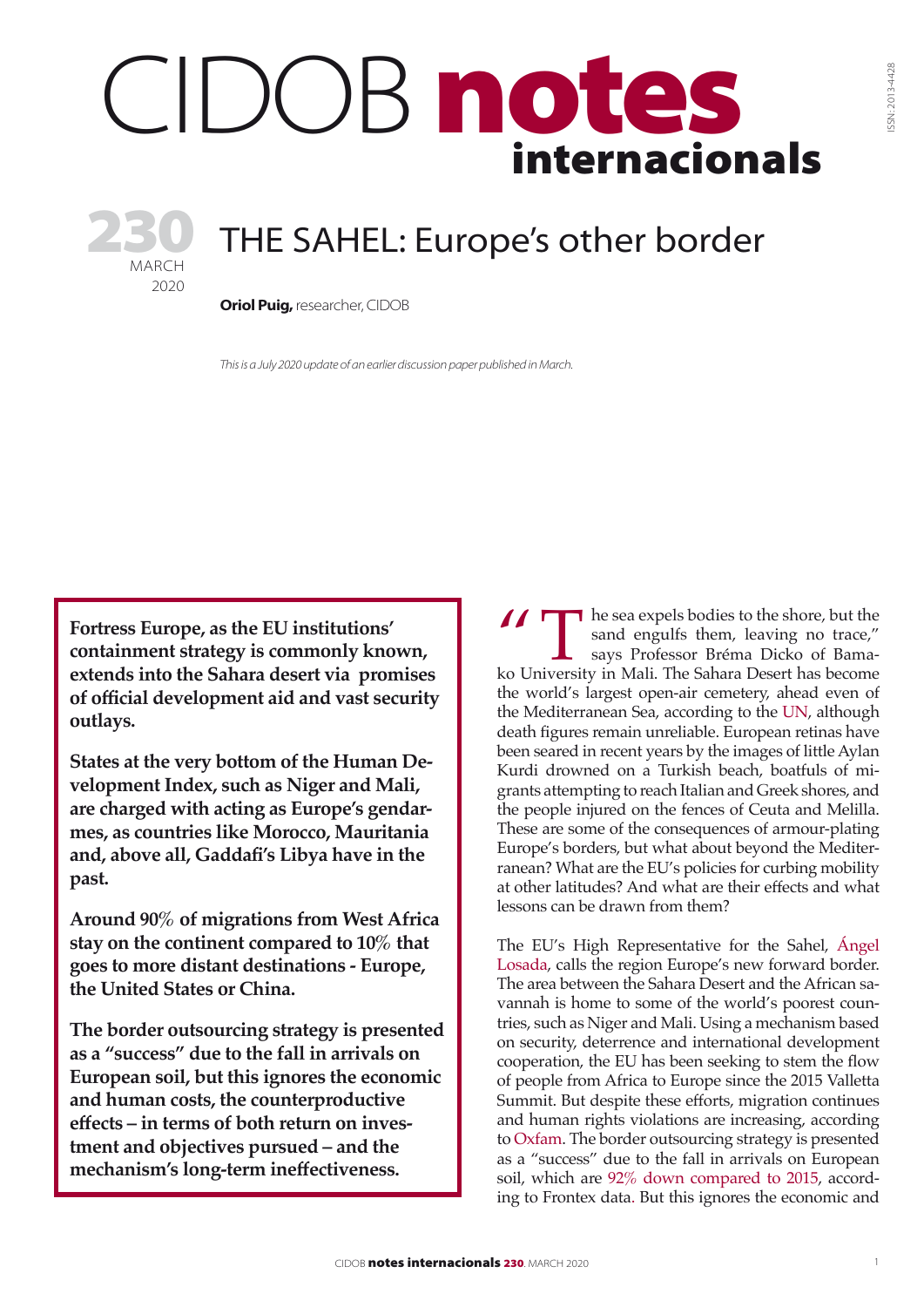human costs, the counterproductive effects – in terms of both return on investment and objectives pursued – and the mechanism's long-term ineffectiveness.

# Outsourcing borders

"The more barriers they put up, the more people will try to get over them to see what's on the other side. It's like the Berlin Wall", says Hassan, a Burkinabe migrant who tried unsuccessfully to jump the fence in Ceuta. Building a fort takes time, is expensive and history shows that breaches are inevitable. And yet the EU seems determined to pay the price. Fortress Europe, as the EU institutions' containment strategy is commonly known, extends into the Sahara Desert via

It is not those with fewest resources who migrate and they do not tend to move from the most fragile territories. In fact, increased capacities are associated, in the short and medium term, with more displacement rather than the opposite.

promises of official development aid and vast security outlays. States at the very bottom of the [Human De](http://hdr.undp.org/sites/default/files/2018_human_development_statistical_update.pdf)[velopment Index,](http://hdr.undp.org/sites/default/files/2018_human_development_statistical_update.pdf) such as Niger and Mali, are charged with acting as Europe's gendarmes, as countries like Morocco, Mauritania and, above all, Gaddafi's Libya have in the past. The border goes up and instability bursts the seams of these vulnerable territories. Proliferating armed groups, poverty and famine, the effects of climate change, and weak institutions are used to legitimise the spread of military missions, million-euro investments and humanitarian interventions that in principle target development but are more focused on immigration control, [according to reports](https://www.arci.it/documento/the-dangerous-link-between-migration-development-and-security-for-the-externalisation-of-borders-in-africa-case-studies-on-sudan-niger-and-tunisia/)[.](https://www.arci.it/documento/the-dangerous-link-between-migration-development-and-security-for-the-externalisation-of-borders-in-africa-case-studies-on-sudan -niger-and-tunisia /)

The [Africa Emergency Trust Fund for Africa](https://ec.europa.eu/trustfundforafrica/index_en) is the primary tool for this engagement and Niger and Mali are its main beneficiaries. The strategy is based on a pushpull vision that simplistically and erroneously believes more development will produce less movement. Greater investment is therefore proposed to stem the flows, something academic studies have systematically refuted in recent decades: it is not those with fewest resources who migrate and they do not tend to move from the most fragile territories. In fact, increased capacities are associated, in the short and medium term, with more displacement rather than the opposite (Faist, 2011). Niger provides an example of this. Considered the world's poorest country, it has very low rates of migration to Europe, with most movement towards the south, to countries in the Gulf of Guinea, Nigeria, Ghana and the Ivory Coast, or to the north, towards Libya and Algeria. These are intraregional movements, forms of adaptation in an arid environment, mainly embarked upon by those with resources. The migration and development paradigm behind European activity should therefore be revised.

# Desert in motion

International organisations confirm the far greater numbers engaged in internal African migration compared to the negligible percentage that reaches – or seeks to reach – Europe. The figures speak for themselves. According to the UN in Africa as a whole around 75% stay on the continent while 25% move to more far-flung destinations, such as Europe, the United States and China. As for West Africa, the figures are 90%:10%. In this sense, the sensation that thousands or millions of Afri-

cans are crouched somewhere behind the southern border fences or in Libya just waiting to jump – and storm – the European El Dorado, is biased and does not reflect the reality. Most African movement stays in Africa.

The Sahel has a long history as a space through which all kinds of goods, ideas and values have passed. More recently, people have been moving from sub-Sa-

haran Africa towards the north. The International Organization for Migration (IOM) estimates that between 70% and 90% of people arriving in Italy [in 2015–2016](https://www.consilium.europa.eu/en/press/press-releases/2015/05/13/eucap-sahel-niger/)  [had been through Niger](https://www.consilium.europa.eu/en/press/press-releases/2015/05/13/eucap-sahel-niger/), specifically the Saharan gateway city, Agadez. That is when international spotlight fell on what became known as the "uranium route" (due to the important mineral in its subsoil), which is the heir to the caravans of the Middle Ages and prior stage on the central Mediterranean route. In 2013, the international community was alerted after the bodies of [92 wom](https://www.europapress.es/internacional/noticia-autoridades-niger-confirman-muerte-92-inmigrantes-52-ellos-ninos-sahara-20131031153539.html)[en and children w](https://www.europapress.es/internacional/noticia-autoridades-niger-confirman-muerte-92-inmigrantes-52-ellos-ninos-sahara-20131031153539.html)ho died of thirst in the desert gained widespread global press coverage. That contrasted with the meagre impact of the countless people swallowed by the dunes in previous years. In 2015, Europe's desire to block the route became clear at the [Valletta Summit](https://www.consilium.europa.eu/en/press/press-releases/2015/11/11/valletta-summit-press-pack/). That same year, Niger criminalised human smuggling and trafficking, which directly affected the nomadic peoples of the desert, particularly the Tuaregs and Toubous who had run the trade for centuries.

Niger opened its doors wide to European funding, becoming the world's largest recipient of EU aid per capita, and in return for official development aid was to close its borders and police irregular migration. Under the pretext of preventing migrants from "taking trips that lead to hell in Libya or directly to death", in the words of Alessandra Morelli, head of the UNHCR in Niger, international organisations and the European Union increased their protection measures for vulnerable people, but also border surveillance and control. The [IOM](http://www.iom.int/) plays a dual role that is humanitarian on the one hand and the executive arm of European policies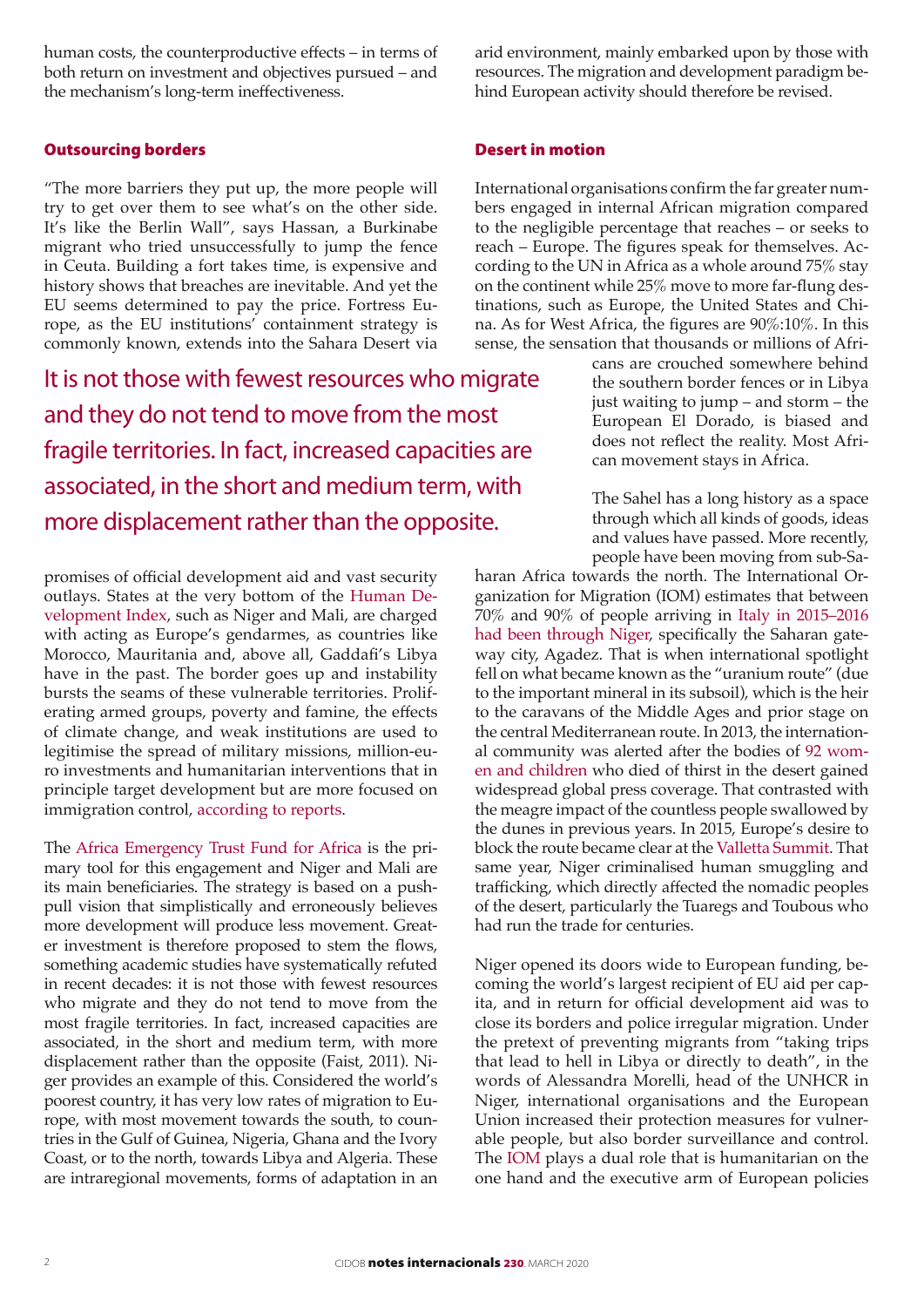on the other. Ever since it joined the United Nations system in 2016, the IOM has led the containment mechanism with "voluntary return" programmes, deterrence campaigns and population sedentism projects, according t[o Migreurop](http://www.migreurop.org/article2926.html?lang=fr). The plan appears to be working, according to figures provided by the same organisation. Flows through Niger had a 90% drop in 2018, according to the former President of the European Parliament, Antonio Tajani: down from 330,000 people transiting in 2016 to between 10,000 and 5,000 in 2018, as confirmed by the country's president, [Mahamadou](https://www.jeuneafrique.com/706613/societe/le-niger-et-litalie-saluent-la-chute-du-flux-de-migrants-africains-vers-leurope/) [Issoufou](https://www.jeuneafrique.com/706613/societe/le-niger-et-litalie-saluent-la-chute-du-flux-de-migrants-africains-vers-leurope/). At what price was this achieved? What have its consequences been?

#### Counterproductive effects

In this sense, when one door closes another opens, as the European and international authorities recognise. Migration is not stopping and the routes are diverting to northern Mali, where armed groups of all kinds roam uncontrolled. Despite the insecurity, La Maison des Migrants in Gao, for example, recorded a notable rise in movement through the city, from 7,000 people in 2017 to 100,000 in 2018. The migrants are therefore being led into a no man's land in which smugglers, the military, local authorities and other actors violate human rights out of sight. Social organisations such Niger's [Alternative Espaces Citoyens](https://www.alternativeniger.net/) has reported on armed groups' physical abuse of women and men, the pregnancies that may result, and mistreatment, torture, extortion and kidnapping. EU and Nigerien institutions seem either to be ignoring the situation or treating

Frontex is the official border control agency in the Mediterranean Sea, but in the Sahara Desert the task falls to European and African armies, and international organisations such as the IOM. Frontex merely has liaison staff in the area. The strategy in the Sahel is based on several pillars: educating and training lo-

Under the pretext of preventing migrants from "taking trips that lead to hell in Libya or directly to death", in the words of Alessandra Morelli, head of the UNHCR in Niger, international organisations and the European Union increased their protection measures for vulnerable people, but also border surveillance and control.

cal police officers to dismantle trafficking networks through civilian-military missions such as [EUCAP](https://eeas.europa.eu/csdp-missions-operations/eucap-sahel-niger_en) [Sahel](https://eeas.europa.eu/csdp-missions-operations/eucap-sahel-niger_en); strengthening border control with more [check](https://dtm.iom.int/reports/west-and-central-africa-—-liptako-gourma-crisis-monthly-dashboard-2-17-february-2020)[points and biometric data, h](https://dtm.iom.int/reports/west-and-central-africa-—-liptako-gourma-crisis-monthly-dashboard-2-17-february-2020)andled by national troops and IOM programmes; and, finally, development programmes constrained by the migration brake, in accordance with [Concord](https://coordinadoraongd.org/wp-content/uploads/2018/04/EUTFReport2018_-español.pdf). The fight against terrorism in the region overlaps with the blocking of people and vice versa, making it difficult to discern which resources are allocated where.

Th[e border externalisation,](https://especiales.eldiario.es/llaves-de-europa/sahel.html) which is recognised by IOM officials in the country, has concrete results that often run counter to the established objectives. Rerouting, clandestinisation and more informal traffic are some examples. Transit through Niger seems to have decreased but nevertheless continues in a more hidden, dangerous way for those who embark on it, according to NGOs in the field such as [Médecins Sans Frontières.](https://www.msf.es/actualidad/niger/niger-imagina-que-te-abandonan-desierto-medio-la-nada-comida-ni-agua) To avoid controls journeys divert to routes without water sources and the so-called mafias raise the prices migrants must pay. More obstacles, newer routes and more informal networks. Demand remains and the obstacles set up by the EU and African governments increase migrants' vulnerability and are in turn central to the proliferation of the mafias they claim to be fighting against. Brachet (2018) sums it up as follows: "smugglers, as a particular category of actors, appear as directly manufactured by the migration policies that were drafted to control them".

it as collateral damage as they enact the policy agreed in Valletta of addressing the root causes of migration – a policy that effectively criminalises migration.

# Local populations and mobility

"Niger has become Europe's dumping ground, where everything the old continent rejects is left," says Ibrahim Manzo Diallo, a Nigerien journalist in Agadez. The effort to block the route through Niger has led to the country hosting thousands of peopl[e expelled from Algeria](http://www.rfi.fr/fr/afrique/20200115-algerie-reprise-expulsions-migrants-niger) in deplorable conditions; receiving returnees fleeing [exploita](https://www.hrw.org/report/2019/01/21/no-escape-hell/eu-policies-contribute-abuse-migrants-libya)[tion and abuse in Libya](https://www.hrw.org/report/2019/01/21/no-escape-hell/eu-policies-contribute-abuse-migrants-libya); and accommodating all those blocked on their way north. The result is that Niger is obliged to process the requests of thousands of people for asylum and refuge. This situation is a product of the containment policy. Added to the obstruction of local citizens' regional mobility and the curbing of the income from the migration business, discontent and affliction flourish.

The checkpoints that have proliferated on Saharan roads and at the vast and porous state borders hamper traditional ways of life in the area such as nomadism, transhumance and, since independence, smuggling. The hard line on migration is seeing the reintroduction of policies of modernisation and sedentism that favoured more stationary farming populations during the colonial era. Herder groups, especially Fula, Tuareg and Toubou peoples insist on their place and threaten to take up arms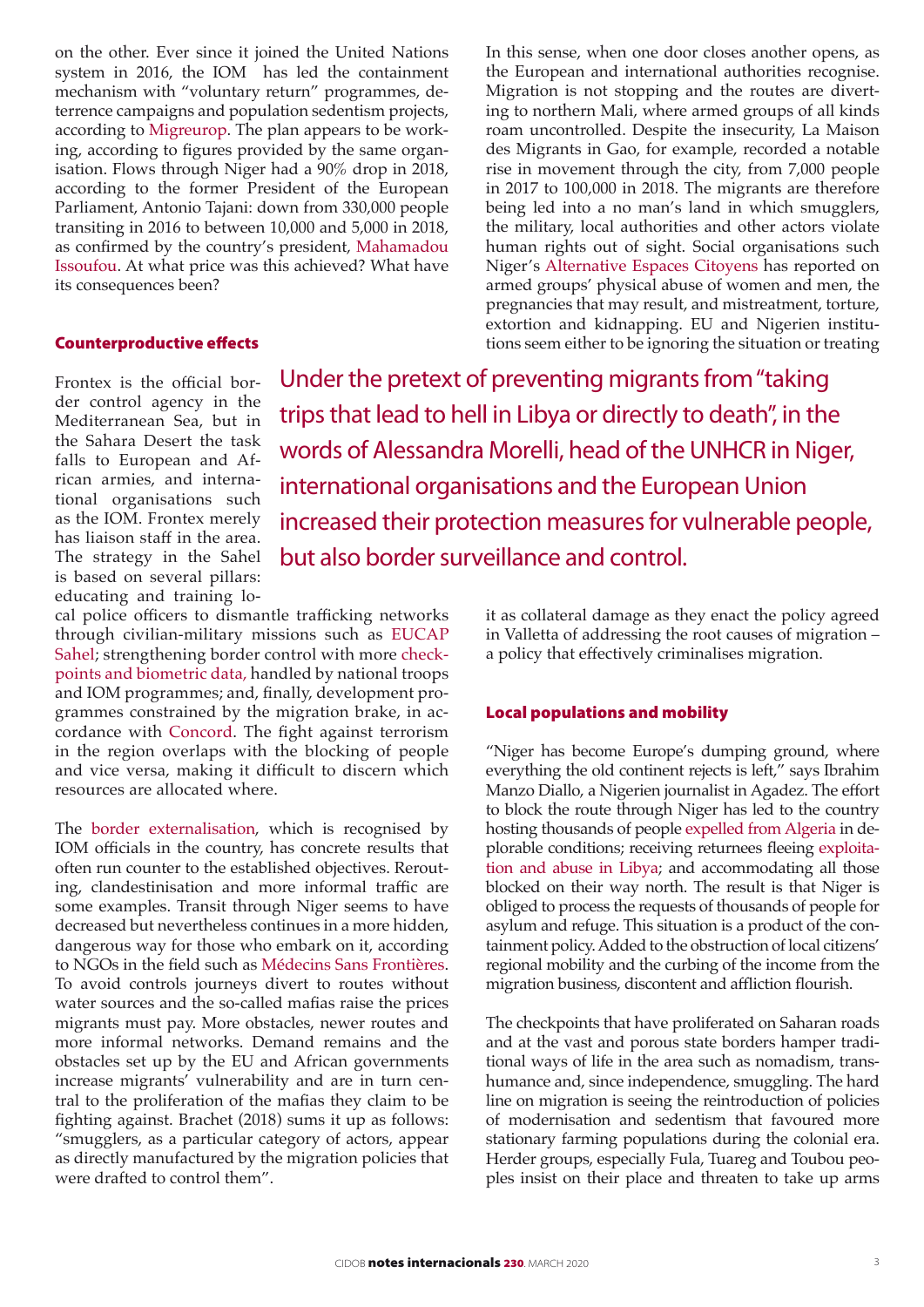again if their economic livelihood is destroyed. Their elites cooperate with the EU but continue trafficking, while condemning the country's central administration for hoarding subsidies. The migration income from Europe, as the anthropologist Olivier de Sardan (2005) has called it, may therefore help reactivate ethno-territorial conflicts that threaten the country's stability.

In fact, European funding across northern Niger already includes assuaging potential discontent among local populations over the migration brake within its objectives. Millions will be spent, but unless it is han-

The avalanche of European money, far from sowing contentment, exacerbates historical quarrels or creates new ones – between local and foreign populations – as well as deepening neocolonialist ways of thinking and maintaining rentier institutions and states.

dled better, the goals will not be achieved. Because despite the repression, trafficking remains, just more hidden. The avalanche of European money, far from sowing contentment, exacerbates historical quarrels or creates new ones – between local and foreign populations – as well as deepening neocolonialist ways of thinking and maintaining rentier institutions and states. Hence, France retains its political and economic influence over Niger's greatest resource, uranium, among other things. The difference is that it now faces more competition: both European, with Italy, Spain and Germany striving to highlight how they were the first to support the immigration containment systems [\(in Spain's case](https://www.eldiario.es/canariasahora/society/gestion-cayucos-Canarias-paradigma-inmigracion_0_799670800.html) [during the 2005 crisis of the canoes\)](https://www.eldiario.es/canariasahora/society/gestion-cayucos-Canarias-paradigma-inmigracion_0_799670800.html), and from other international actors such as China, Turkey and the USA, which are competing to expand their interests in the military and oil industries, among others.

## The border business

Despite the consequences mentioned above, European institutions plan to maintain and extend their restrictive policies during the mandate of Commission President Ursula Von der Leyen. The new president revealed some of her ideology when she initially proposed a portfolio for "[Promoting our European way of life](https://ec.europa.eu/info/strategy/priorities-2019-2024/promoting-our-european-way-life_en)", an allusion to the purported threat posed by migration to satisfy the most radical right-wing positions. She was eventually forced to rectify, but her diagnosis – probably correct, despite the unfortunate wording – was that border closure was among the people's main demands. Along the same lines, the EU High Representative for Foreign Affairs, Josep Borrell, says Africa ["needs guns"](https://euobserver.com/foreign/147577) to solve

the insecurity on the continent which, from his point of view, threatens Europe. His support for the migration and development paradigm is also known, convinced that international cooperation and trade agreements – albeit unequal ones – can and should serve to reduce the flows. So where are the supposedly European values of solidarity, tolerance and inclusion in all this, given the policies have the opposite effect? Why is the emphasis on fortification instead of openness?

Parts of civil society and academia have long denounced these ["necropolitics"](https://caminandofronteras.files.wordpress.com/2019/06/vida-en-la-necrofrontera-interactivo.pdf), as the human rights activist Hele-

> na Maleno has called them, which puts activists like her and the Open Arms at risk of persecution or of being accused of human trafficking. They condemn the European withdrawal into itself, led by the far right, but also the lukewarm nominally progressive visions of those who, even after holding the EU reins for years, have implemented restrictive policies without compunction. The rise of the far right is used to justify these positions, but the lack of determination to fight such measure

and propose alternatives has allowed xenophobic and racist views to be consolidated. As always, the weakest are the worst affected. Migrants, who have already suffered significantly from the effects of the economic crisis, are meant to be kept from view behind barbed wire fences, in detention centres or by police patrols in the sea and desert.

But the fact that people keep coming shows that repression has not worked. It can only be understood as a way of defending geopolitical interests and consolidating the interests of business sectors with mouthwatering growth rates, such as security, in which public and semi-public organisations and private corporations participate. According to *[Expanding the Fortress](https://www.tni.org/en/file/11646/download?token=Omrt1QMk)* by Stop Wapenhandel and the Transnational Institute, among those that benefit are giant arms manufacturers such as Thales, Airbus and the Spanish company Indra, and biometric security firms such as Veridos, OT Morpho and Gemalto. So while the militarisation and securitisation of borders may fail to comply with fundamental rights, such as article 13 of the Declaration of Human Rights, it is a fruitful business for some.

#### Changing course

All of the above makes it clear that the most reasonable thing would be for the EU to stop its war on migration: first, because it violates human rights and, second, because it will lose. Migration will not end and people who want to move will continue to do so. In fact, today's societies are eminently sedentary, with migrants making up just 3% of the world's population. Rather than fearing